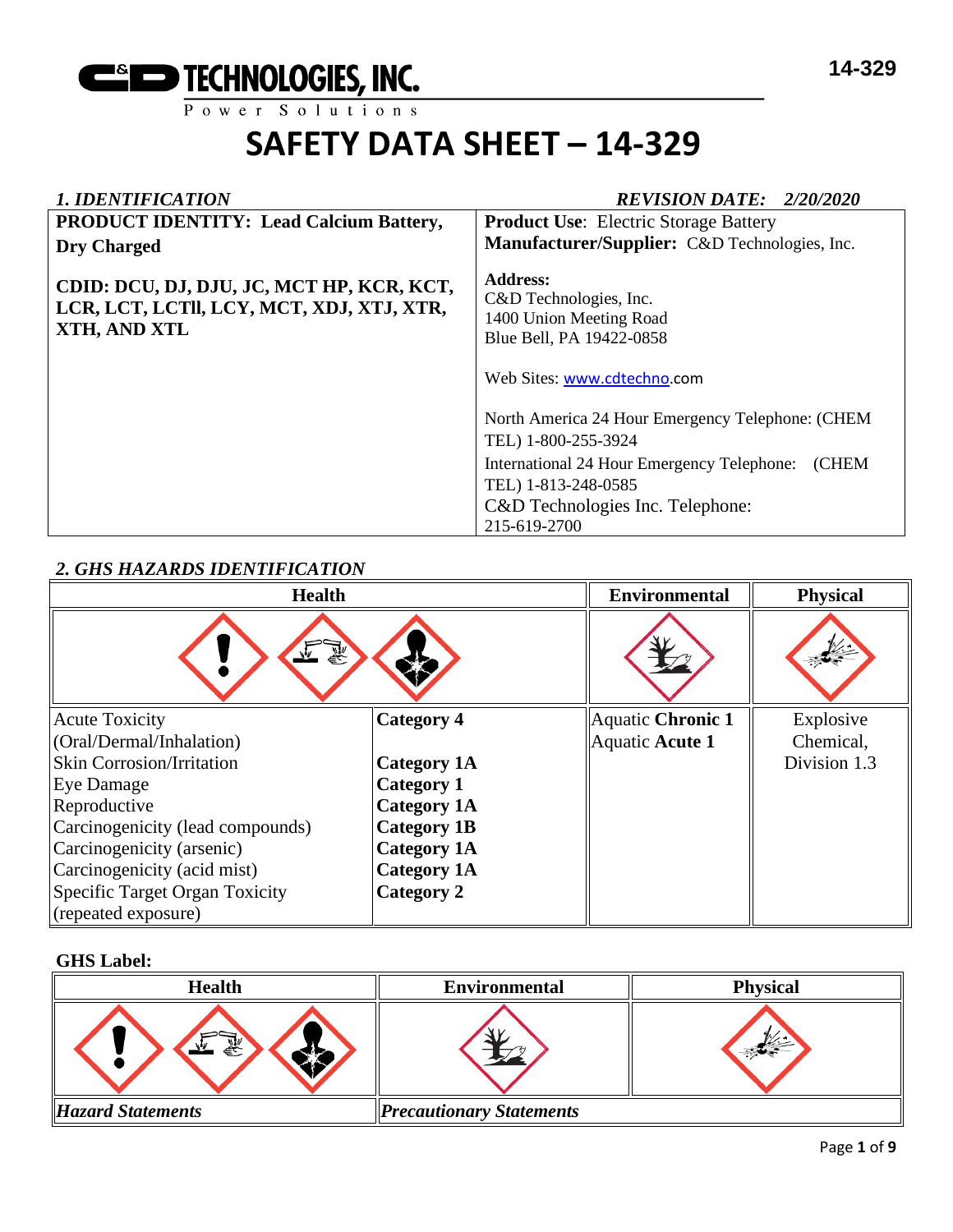

| DANGER!                                           | Obtain special instructions before use.                                                                                                    |
|---------------------------------------------------|--------------------------------------------------------------------------------------------------------------------------------------------|
| Harmful if swallowed, inhaled, or in contact      | Do not handle until all safety precautions have been read and understood.<br>Wash thoroughly after handling.                               |
| with skin.                                        | Do not eat drink or smoke when using this product.                                                                                         |
| Acid causes severe skin burns and eye             | Avoid contact during pregnancy/while nursing.                                                                                              |
| damage.                                           | Wear protective gloves/protective clothing, eye protection/face protection.                                                                |
| May damage fertility or the unborn child if       | Use only outdoors or in a well-ventilated area.                                                                                            |
| ingested or inhaled.                              | Avoid contact with internal acid.                                                                                                          |
| May cause harm to breast-fed children.            | Do not breathe dust/fume/gas/mist/vapors/spray.                                                                                            |
|                                                   | Keep away from heat/sparks/open flames/hot surfaces. No smoking                                                                            |
| May cause cancer if ingested or inhaled.          | <b>IF SWALLOWED OR CONSUMED:</b> rinse mouth.                                                                                              |
| Causes skin irritation, serious eye damage.       | Do NOT induce vomiting. Call a poison center/doctor if you feel unwell.                                                                    |
| Contact with internal components may cause        | IF ON CLOTHING OR SKIN (or hair): Remove/Take off immediately all contaminated                                                             |
| irritation or severe burns.                       | clothing and wash it before reuse. Rinse skin with water/shower.                                                                           |
| Causes damage to central nervous system,          | <b>IF INHALED:</b> Remove person to fresh air and keep comfortable for breathing.<br>Immediately call a POISON CENTER or doctor/physician. |
|                                                   | <b>IF IN EYES:</b> Rinse cautiously with water for several minutes.                                                                        |
| blood and kidneys through prolonged or            | Remove contact lenses, if present and easy to do. Continue rinsing.                                                                        |
| repeated exposure if ingested or inhaled.         | If exposed/concerned, or if you feel unwell seek medical attention/advice.                                                                 |
| Irritating to eyes, respiratory system, and skin. | Store locked up, in a well-ventilated area, in accordance with local and national                                                          |
| May form explosive air/gas mixture during         | regulation.                                                                                                                                |
| charging.                                         | Dispose of contents/container in accordance with local and national regulation                                                             |
| Explosive, fire, blast or projection hazard.      | Keep out of reach of children.                                                                                                             |

| <b>HEALTH HAZARDS</b>            |             |                                                |
|----------------------------------|-------------|------------------------------------------------|
| <b>Acute Toxicity</b>            | Signal Word | <b>Hazard Statement</b>                        |
| Oral A.1 (6)                     | Warning     | H302: Harmful if swallowed                     |
| Dermal A.1 $(5)$                 | Warning     | H312: Harmful in contact with skin             |
| Inhalation A.1 $(5)$             | Warning     | H332: Harmful if inhaled                       |
|                                  |             |                                                |
| <b>Skin Irritation</b>           |             |                                                |
| A.2(2)                           | Warning     | H315: Causes skin irritation                   |
| <b>Skin Corrosion</b>            |             |                                                |
| A.2 (1A.1B.1C)                   | Danger      | H314: Causes serious skin burns and eye damage |
| Serious Eye Damage               |             |                                                |
| A.3(1)                           | Danger      | H318: Causes serious eye damage                |
| Eye Irritation                   |             |                                                |
| A.3 (2A)                         | Warning     | H319: Causes serious eye irritation            |
| <b>Respiratory Sensitization</b> |             |                                                |
| A.4 (1A, 1B)                     | Danger      | H334: May cause allergy or asthma symptoms or  |
|                                  |             | breathing difficulties if inhaled              |
| <b>Skin Sensitization</b>        |             |                                                |
| A.4 (1A, 1B)                     | Warning     | H317: May cause an allergic skin reaction      |
| <b>Germ Cell Mutagenicity</b>    |             |                                                |
| $A.5$ (1A, 1B)                   | Danger      | H:340: May cause genetic defects               |
| A.5(2)                           | Warning     | H341: Suspected of causing genetic defects     |
| Carcinogenicity                  |             |                                                |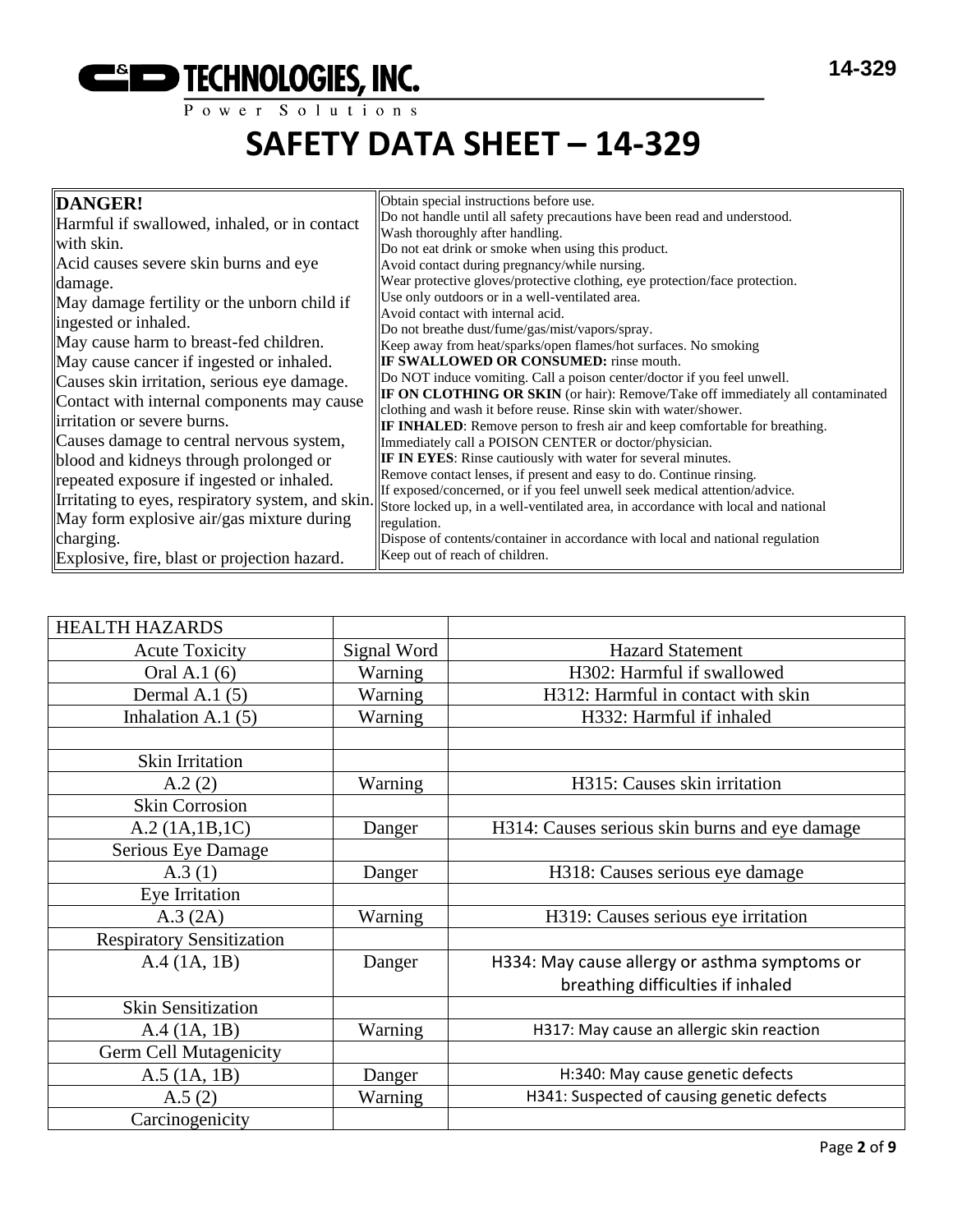

| Danger  | H350: May cause cancer                                     |
|---------|------------------------------------------------------------|
| Warning | H351: Suspected of causing cancer                          |
|         |                                                            |
| Danger  | H360: May damage fertility or the unborn child.            |
| Warning | H361: Suspected of damaging fertility or the unborn child. |
|         |                                                            |
| Danger  | H370: Causes damage to organs                              |
| Warning | H371: May cause damage to organs                           |
|         |                                                            |
|         |                                                            |
| Danger  | H372: Causes damage to organs                              |
| Warning | H373: May cause damage to organs                           |
|         |                                                            |
| Danger  | H304: May be fatal if swallowed and enters airways         |
|         |                                                            |
|         |                                                            |
| Warning | H400: Very toxic to aquatic life                           |
|         |                                                            |
| Warning | H410: Very toxic to aquatic life with long lasting effects |
|         |                                                            |

## *3. \*COMPOSITION / INFORMATION ON INGREDIENTS*

| <b>INGREDIENTS</b> (Chemical/Common Names):                           | CAS No.:  | $%$ by Wt: |  |  |  |
|-----------------------------------------------------------------------|-----------|------------|--|--|--|
| *Lead, Lead Compounds                                                 | 7439-92-1 | 76         |  |  |  |
| NON-HAZARDOUS INGREDIENTS                                             |           |            |  |  |  |
| Calcium                                                               | 7440-70-2 |            |  |  |  |
| 24<br>N/A<br><b>Inert Components</b>                                  |           |            |  |  |  |
| SECTION 313 (40 CFR 372) LISTED TOXIC CHEMICALS ARE PRECEDED BY AN *. |           |            |  |  |  |

#### *4. FIRST AID MEASURES* **INHALATION:**

Remove from exposure, gargle, wash nose and lips; consult physician.

#### **INGESTION:**

Consult physician immediately.

### **SKIN:**

Upon contact, wash immediately with soap and water.

#### **EYES:**

Upon contact, wash for at least 15 minutes with water.

#### *5. FIRE FIGHTING MEASURES*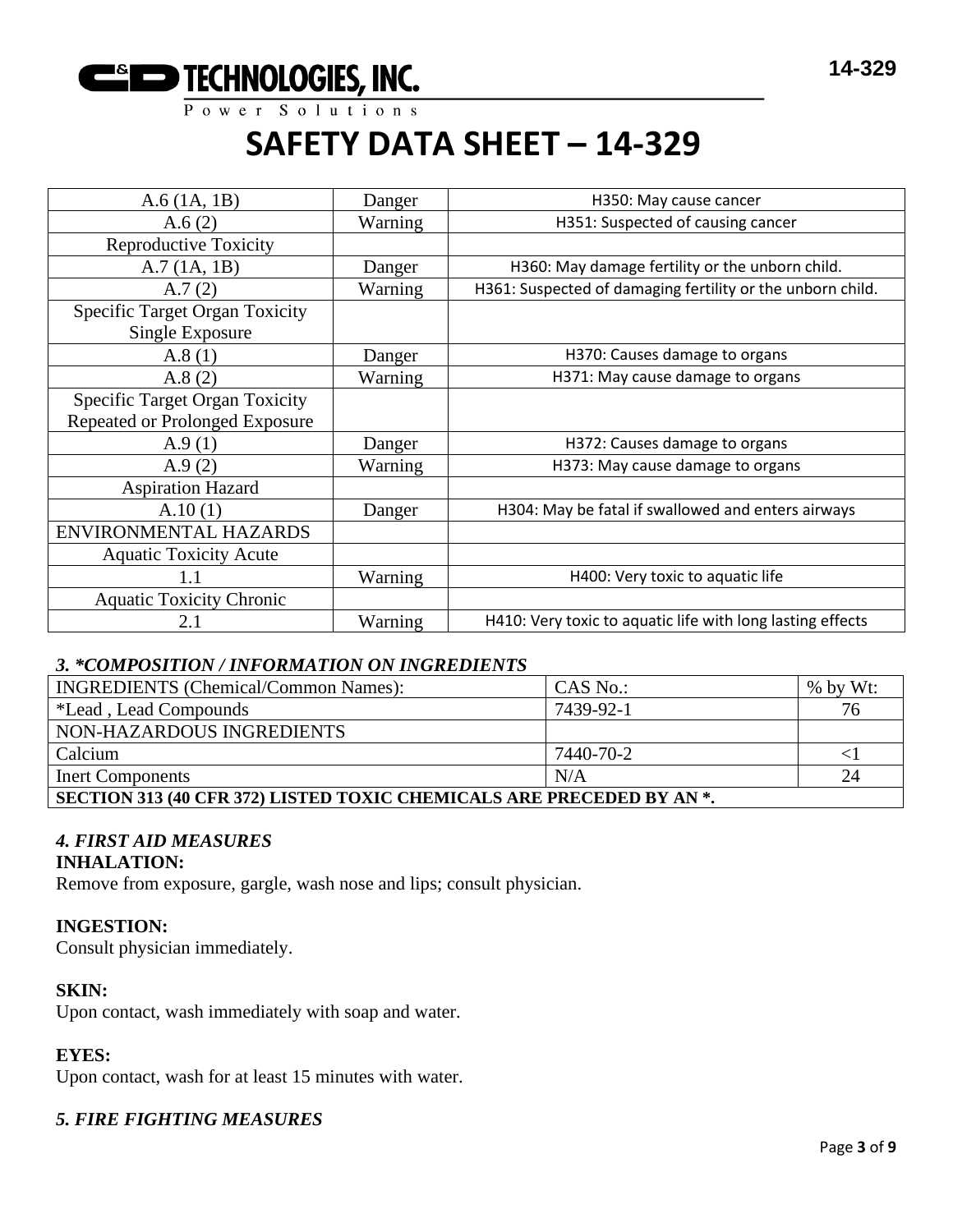

## Power Solutions

## **SAFETY DATA SHEET – 14-329**

#### **Flash Point:** Not Applicable

**Flammable Limits:** LEL = 4.1% (Hydrogen Gas in air); UEL = 74.2%

**Extinguishing media:** Class ABC or CO2. Do not use carbon dioxide directly on cells as the thermal shock may cause cracking or the battery case. Avoid breathing vapors. Use appropriate media for surrounding fire.

#### **Fire Fighting Procedures:**

Use positive pressure, self-contained breathing apparatus and protective clothing.

#### **Hazardous Combustion Products:**

Highly toxic lead oxide fumes may evolve from heated metal.

## *6: ACCIDENTAL RELEASE MEASURES*

Does not apply with no electrolyte in battery.

## *7. HANDLING AND STORAGE*

#### **Handling and Storage:**

Store in cool, dry area away from flames, sparks, and oxidizers.

## *8. EXPOSURE CONTROLS / PERSONAL PROTECTION*

#### **Exposure Limits (mg/m<sup>3</sup> ) Note: N.E. = Not Established**

| <b>INGREDIENTS</b>         | <b>PEI</b><br>OSHA | ACGIH | US NIOSH | Ouebec PEV | Ontario OEL | EU<br><b>OEL</b> |
|----------------------------|--------------------|-------|----------|------------|-------------|------------------|
| (Chemical/Common Names):   |                    |       |          |            |             |                  |
| Lead.<br>Lead<br>Compounds | 0.05               | 0.05  | 0.05     | 0.05       | 0.05        | 0.15 (b)         |
|                            |                    |       |          |            |             |                  |

**(b)**As inhalable aerosol

## **Engineering Controls (Ventilation):**

Store and handle in well-ventilated area.

#### **Respiratory Protection (NIOSH/MSHA approved):**

None required under normal conditions. .

#### **Skin Protection:**

None required under normal conditions. Nitrile gloves are recommended..

#### **Eye Protection:**

Safety glasses with side-shields.

#### **Other Protection:**

None required under normal conditions.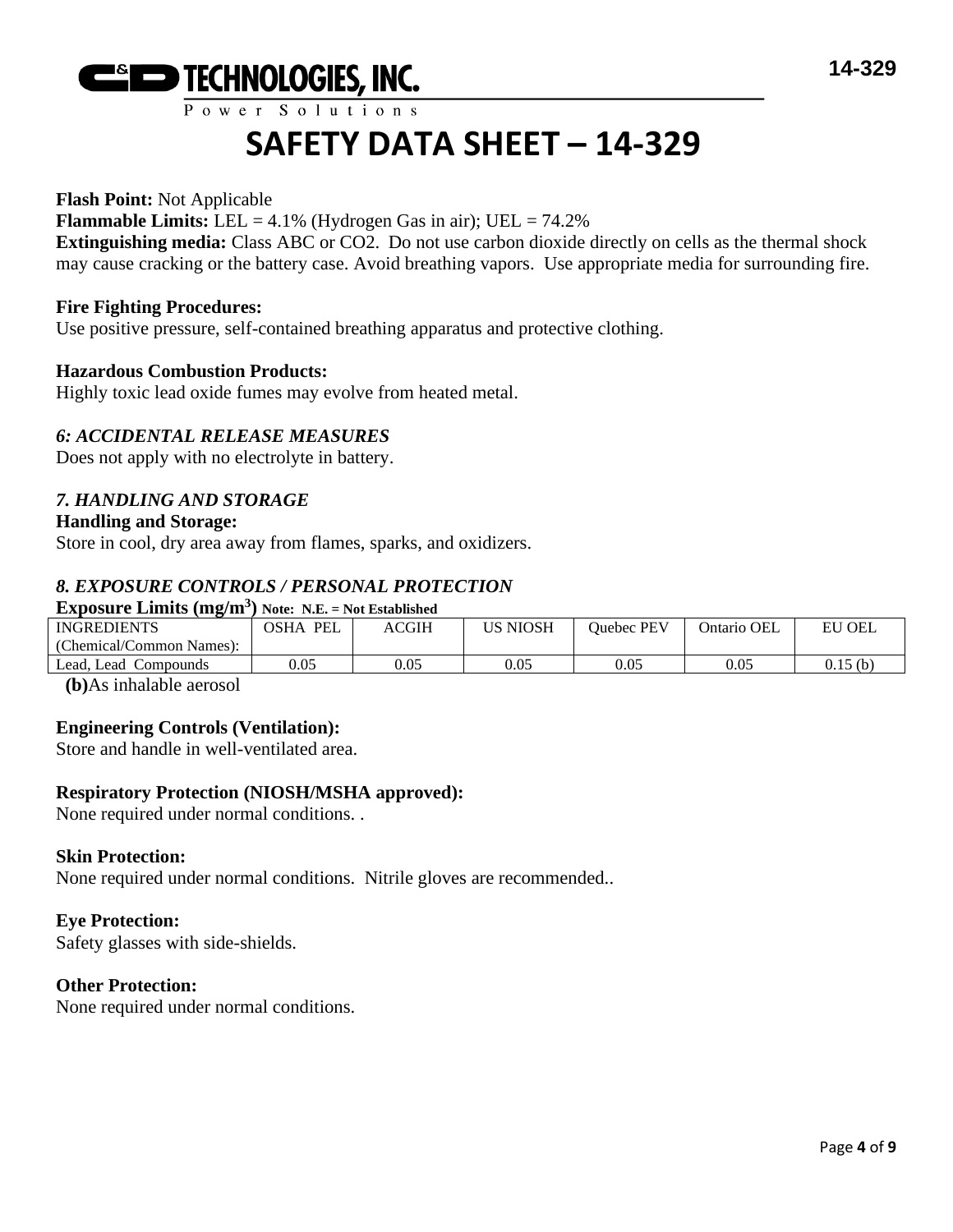

## *9. PHYSICAL AND CHEMICAL PROPERTIES*

| Properties Listed Below are for Electrolyte:                                             |  |                                      |  |  |
|------------------------------------------------------------------------------------------|--|--------------------------------------|--|--|
| Boiling Point:   N/A                                                                     |  | Specific Gravity (H2O = 1): $\mid$ 1 |  |  |
| Melting Point: $\vert$ N/A                                                               |  | Vapor Pressure (mm Hg): $\vert$ N/A  |  |  |
| Solubility in Water: $\vert$ N/A                                                         |  | Vapor Density (AIR = 1): $N/A$       |  |  |
| Evaporation Rate:   Less than 1                                                          |  | % Volatile by Weight:   N/A          |  |  |
| (Butyl Acetate = 1) $\vert$                                                              |  |                                      |  |  |
| Appearance and Odor: Manufactured article; no apparent odor. Formed lead dioxide is dark |  |                                      |  |  |
| brown in color with a slight acidic odor.                                                |  |                                      |  |  |

## *10. STABILITY AND REACTIVITY*

Stability: Stable X Unstable \_\_ This product is stable under normal conditions at ambient temperature.

**Conditions to Avoid:** Prolonged overcharge at high current; sources of ignition.

#### **Incompatibilities:** (materials to avoid)

Avoid contact with conductive metals and organic solvents.

#### **Hazardous Decomposition Products:**

Temperatures above the melting point are likely to produce toxic metal fume, vapor, or dust; contact with strong acid or base or presence of nascent hydrogen may generate highly toxic arsine gas.

#### **Hazardous Polymerization:**

Will not occur

## *11. TOXICOLOGICAL INFORMATION*

#### **Routes of Entry:**

Hazardous exposure can occur only when product is heated, oxidized or otherwise processed or damaged to create dust, vapor or fume. The presence of nascent hydrogen may generate highly toxic arsine gas.

#### **Inhalation:**

Inhalation of lead dust or fumes may cause irritation of upper respiratory tract and lungs.

#### **Ingestion:**

Acute ingestion may cause abdominal pain, nausea, vomiting, diarrhea and severe cramping. This may lead rapidly to systemic toxicity and must be treated by a physician.

#### **Skin Contact:**

Not absorbed through the skin.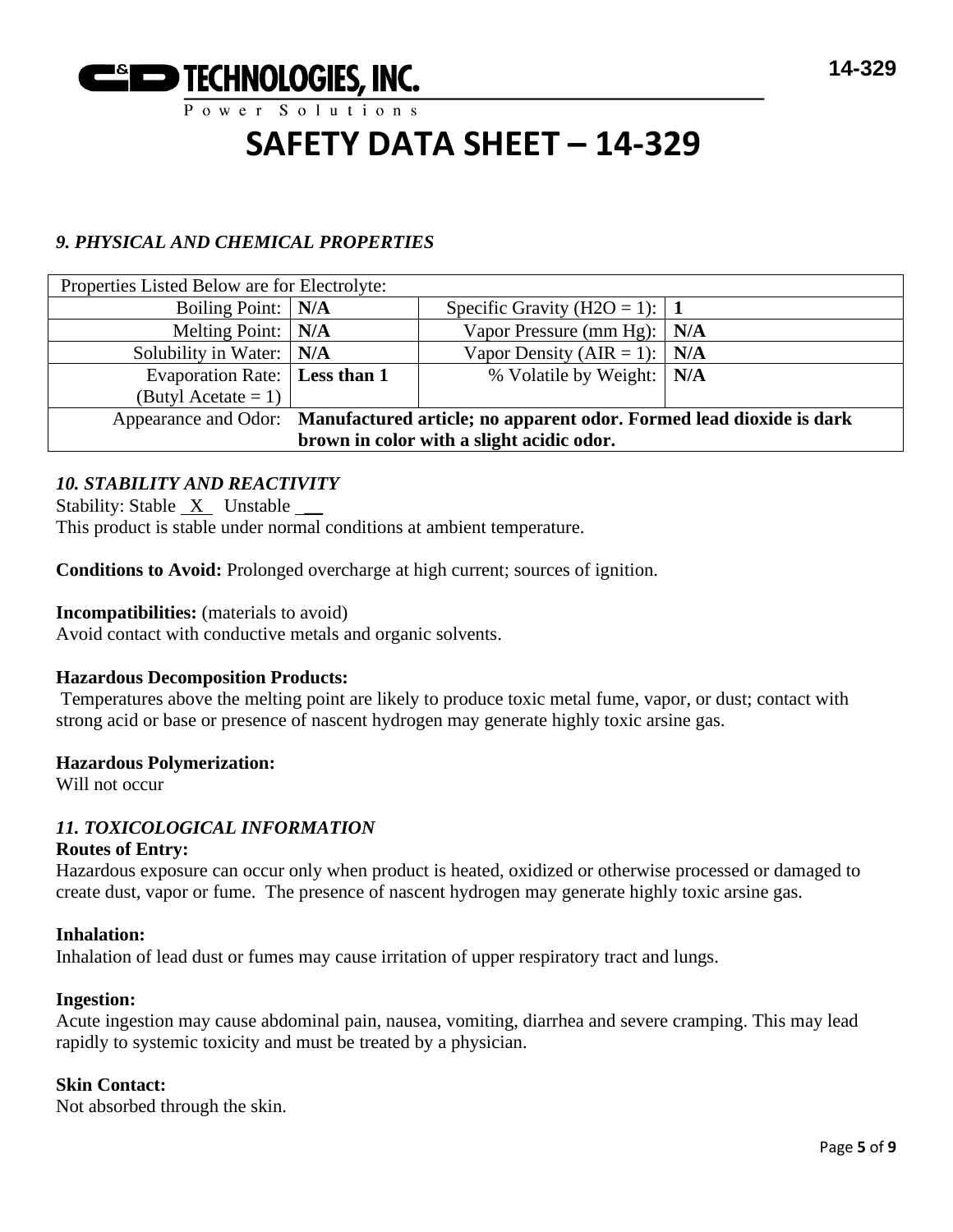

**Eye Contact:** May cause eye irritation.

## **Effects of Overexposure - Acute:**

Symptoms of toxicity include headache, fatigue, abdominal pain, loss of appetite, muscular aches and weakness, sleep disturbances and irritability.

## **Effects of Overexposure - Chronic:**

Anemia; neuropathy, particularly of the motor nerves, with wrist drop; kidney damage; reproductive changes in males and females. Repeated exposure to lead and lead compounds in the workplace may result in nervous system toxicity. Some toxicologists report abnormal conduction velocities in persons with blood lead levels of 50 μg/100 ml or higher. Heavy lead exposure may result in central nervous system damage, encephalopathy and damage to the blood-forming (hematopoietic) tissues.

#### **Carcinogenicity:**

Lead is listed as a 2B carcinogen, likely in animals at extreme doses. Proof of carcinogenicity in humans is lacking at present.

## **Medical Conditions Generally Aggravated by Exposure:**

Lead and its compounds can aggravate some forms of kidney, liver and neurologic diseases.

**Acute Toxicity:** Inhalation LD50: Acute Toxicity Point Estimate  $= 4500$  ppmV (based on lead bullion)

Oral LD50:

Acute Toxicity Estimate (ATE) = 500 mg/kg body weight (based on lead bullion)

## **Additional Health Data:**

All heavy metals, including the hazardous ingredients in this product, are taken into the body primarily by inhalation and ingestion. Most inhalation problems can be avoided by adequate precautions such as ventilation and respiratory protection covered in Section 8. Follow good personal hygiene to avoid inhalation and ingestion: wash hands, face, neck and arms thoroughly before eating, smoking or leaving the work site. Keep contaminated clothing out of non-contaminated areas, or wear cover clothing when in such areas. Restrict the use and presence of food, tobacco and cosmetics to non-contaminated areas. Work clothes and work equipment used in contaminated areas must remain in designated areas and never taken home or laundered with personal non-contaminated clothing. This product is intended for industrial use only and should be isolated from children and their environment.

The 19<sup>th</sup> Amendment to EC Directive 67/548/EEC classified lead compounds, but not lead in metal form, as possibly toxic to reproduction. Risk phrase 61: May cause harm to the unborn child, applies to lead compounds, especially soluble forms.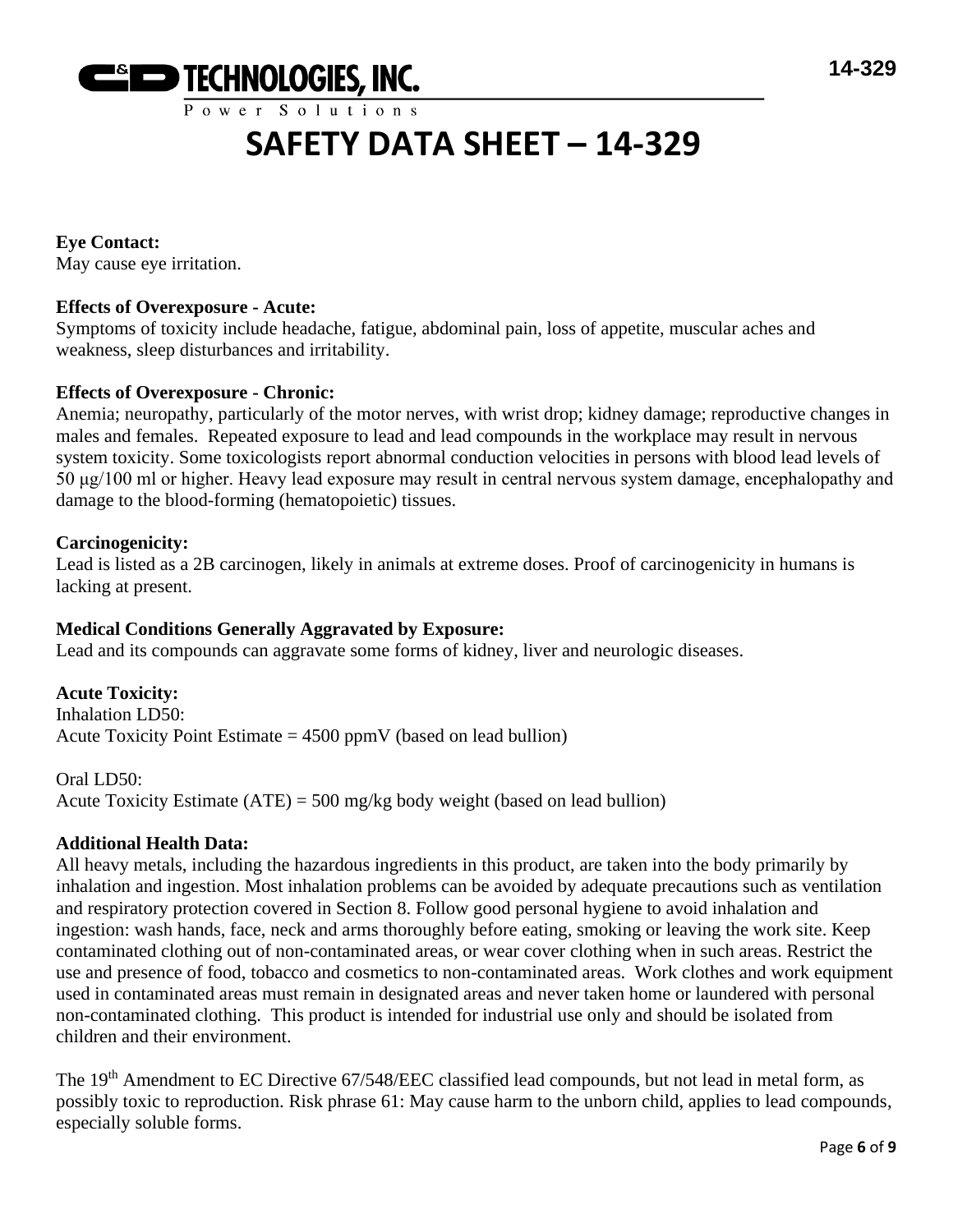

## *12. ECOLOGICAL INFORMATION*

**Environmental Fate:** lead is very persistent in soil and sediments. No data on environmental degradation. Mobility of metallic lead between ecological compartments is slow. Bioaccumulation of lead occurs in aquatic and terrestrial animals and plants but little bioaccumulation occurs through the food chain. Most studies include lead compounds and not elemental lead.

#### **Environmental Toxicity:** Aquatic Toxicity:

Lead: 48 hr LC50 (modeled for aquatic invertebrates): <1 mg/L, based on lead bullion

## **Additional Information**

- · No known effects on stratospheric ozone depletion.
- · Volatile organic compounds: 0% (by Volume)
- · Water Endangering Class (WGK): NA

## *13. DISPOSAL CONSIDERATIONS (UNITED STATES)*

Spent batteries: Send to secondary lead smelter for recycling. Spent lead calcium batteries are not regulated as hazardous waste when the requirements of 40 CFR Section 266.80 are met. EPA hazardous waste number for lead is D008.

Following local, State/Provincial, and Federal/National regulations applicable to end-of-life characteristics will be the responsibility of the end-user.

## *14. TRANSPORT INFORMATION*

#### **United States:**

Wet, non-spillable batteries do not need to be shipped and transported as fully-regulated Class 8 Corrosive hazardous materials / dangerous goods when tested, packaged and marked in accordance with the following regulations:

#### **U.S. Hazardous Materials Regulations:** 49 CFR 173.159(f) and 49 CFR 173.159a

- The batteries are excepted from regulation if they have been tested in accordance with the vibration and pressure differential tests found in 49 CFR 173.159(f) and "rupture test" found at 49 CFR 173.159a;
- When offered for transport, the batteries must be protected against short circuits and securely packaged in accordance with 49 CFR 173.159a; and
- The batteries and outer packaging must be marked NON-SPILLABLE BATTERY or NON-SPILLABLE as required by 49 CFR 173.159a

#### **IATA Dangerous Goods Regulations:** Packing Instruction 872 and Special Provision A67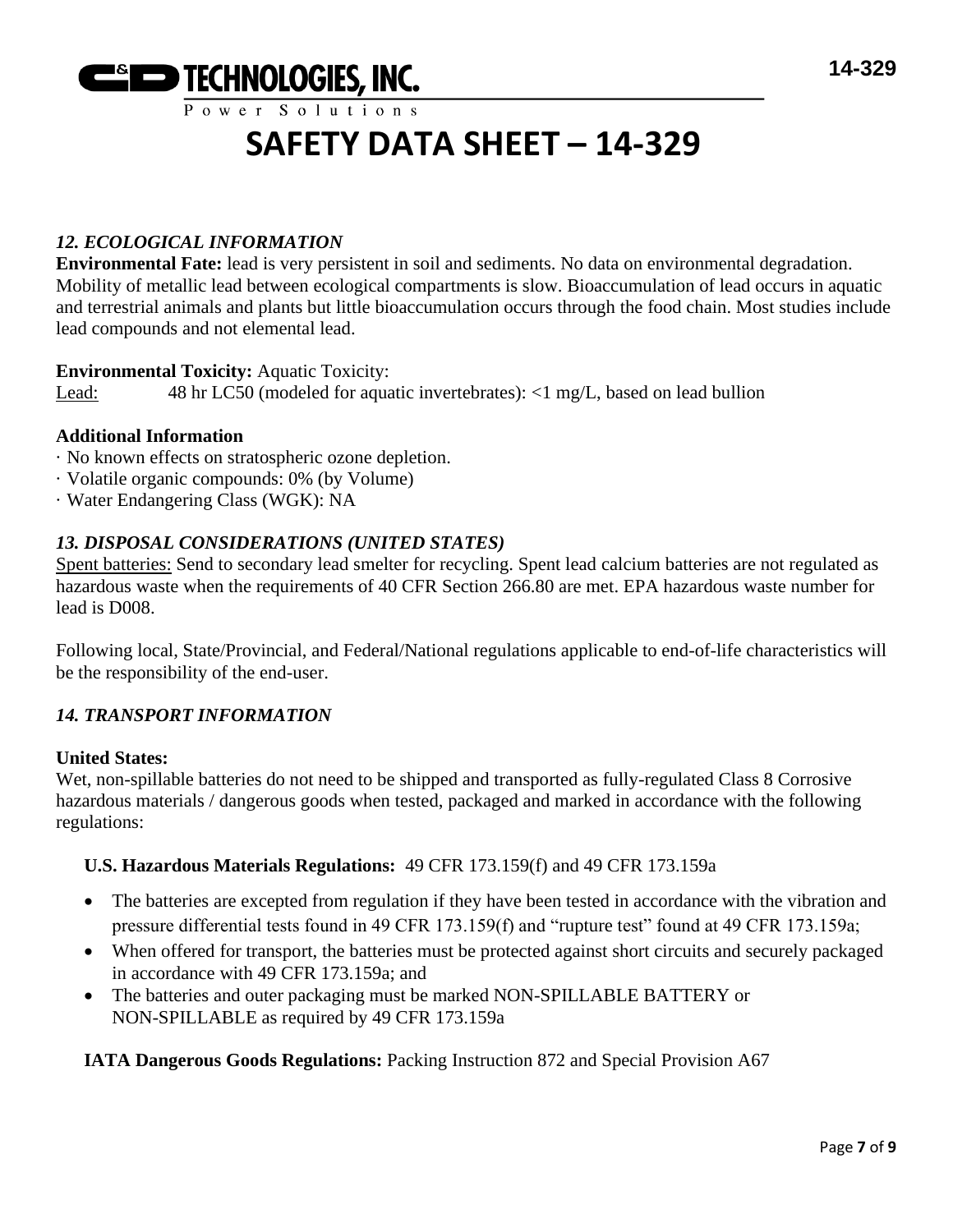Power Solutions

**ESED TECHNOLOGIES, INC.** 

## **SAFETY DATA SHEET – 14-329**

- The batteries are excepted from regulation if they have been tested in accordance with the vibration and pressure differential tests found in Packing Instruction 872 and "rupture test" found in Special Provision A67 of the International Air Transport Association (IATA) Dangerous Goods Regulations
- When offered for transport, the batteries must be protected against short circuits and securely packaged in accordance with Special Provision A67.
- The words "Not Restricted" and "Special Provision A67" must be included in the description of the substance on the Air Waybill when an Air Waybill is issued.

**IMDG Code:** Special Provision 238.1 and 238.2

- The batteries are excepted from regulation if they have been tested in accordance with the vibration and pressure differential tests and "rupture test" found in Special Provision 238.1 and 238.2.
- When offered for transport, the batteries must be protected against short circuits and securely packaged in accordance with Special Provision 238.1 and 238.2.

If the regulations listed above are not met, then Batteries, wet, nonspillable (UN2800) are regulated as Class 8 Corrosive hazardous materials / dangerous goods by the U.S. Department of Transportation (DOT) and international dangerous goods regulatory authorities pursuant to the IATA Dangerous Goods Regulations and IMDG Code.

## *15. REGULATORY INFORMATION*

## **UNITED STATES:**

## **EPCRA Sections 302, 304, 311 & 312**

Lead-acid batteries do **NOT** meet the OSHA definition of an "article" (US EPA, Oct. 1998). The lead that compose these batteries must be included when determining the various thresholds for these EPCRA section regulations.

The lead used in lead-calcium batteries does not qualify for any OSHA or EPCRA exemptions. Lead is not an EHS, and the following table outlines the applicable EPCRA Sections and their respective thresholds for **lead**:

| <b>EPCRA Sections - Lead</b>                      | <b>Thresholds</b>  |
|---------------------------------------------------|--------------------|
| 311 - MSDS Reporting                              | $\geq 10,000$ lbs. |
| 312 - Chemical Inventory Reporting (i.e. Tier II) | $\geq 10,000$ lbs. |

## **EPCRA Section 313**

The reporting of lead in lead-calcium batteries used in cars, trucks, most cranes, forklifts, locomotive engines, and aircraft for the purposes of EPCRA Section 313 is not required. Lead-acid batteries used for these purposes are exempt for Section 313 reporting per the "Motor Vehicle Exemption." See page B-22 of the *U.S. EPA Guidance Document for Lead and Lead Compound Reporting under EPCRA Section 313* for additional information of this exemption.